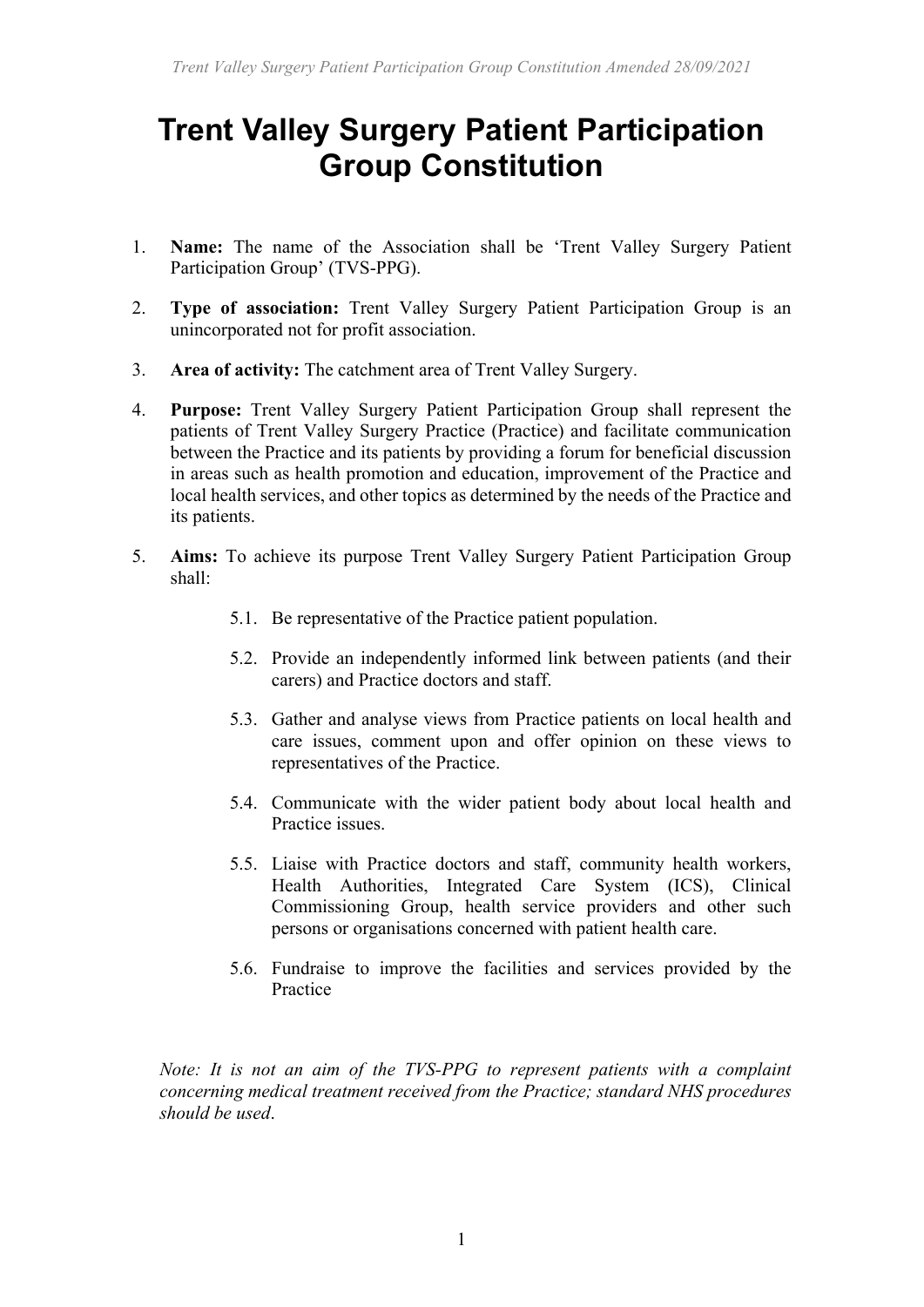- **6. Powers:** The Trent Valley Surgery Patient Participation Group will:
	- 6.1. Be a member of the 'National Association for Patient Participation'.
	- 6.2. Raise funds to pursue the above aims.
	- 6.3. Maintain a bank account.
	- 6.4. Have appropriate insurance.
	- 6.5. Work with similar Patient Participation Groups and exchange information and advice with them.
	- 6.6. Do all such other activities, enterprises, projects or ventures that can in the opinion of TVS-PPG be deemed conducive (either directly or indirectly) to the attainment of the above aims.
	- 6.7. Do such things as are lawful and necessary in order to pursue the aims of the organisation.

## **7. Patient Participation:**

- 7.1. Participation in the activities of the TVS-PPG shall be open to any individual over 16 years of age who is a registered patient of the Practice and interested in helping the TVS-PPG to achieve its aims. Young people between the ages of 16 and 18 will require their parent's written consent to participate in the activities of TVS-PPG.
- 7.2. Participation shall be without regard to disability, political or religious affiliation, race, gender or sexual orientation.
- 7.3. Participation in the activities of the TVS-PPG may be suspended for a good and proper reason by the TVS-PPG officers, provided that the patient concerned shall have the right to be heard at a TVS-PPG Management Committee meeting, accompanied by a friend, before a final decision is made.

## **8. Association Management:**

- 8.1. The management of the TVS-PPG, known as the Management Committee, shall consist of the three officers plus a maximum of 7 individuals elected at the Annual General Meeting. Other patients at the Practice may fill vacancies as they arise, provided that the maximum prescribed is not exceeded. Individual Practice patients may be coopted onto the Management Committee in an advisory and non-voting capacity.
- 8.2. Staff representatives from the Practice may be invited to meetings of the Management Committee meetings on a advisory and non-voting basis.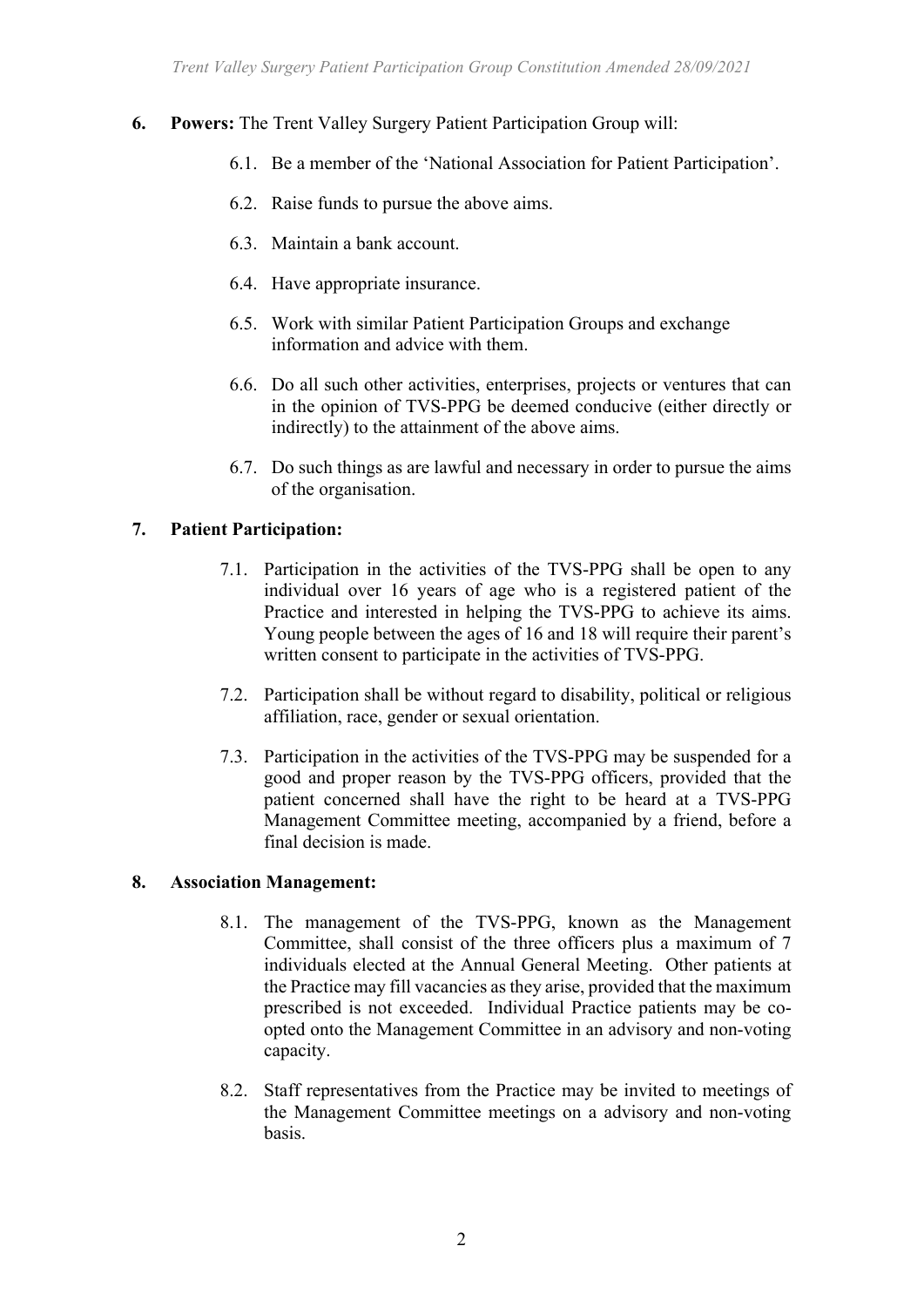- 8.3. The Officers of the TVS-PPG shall be: the Chairperson, the Treasurer and the Secretary. These shall be elected at the Annual General Meeting. If a vacancy occurs between AGMs it shall be filled by nomination and election from within the Management Committee.
- 8.4. The Management Committee shall meet at least four times a year. At the discretion of the Chair and Secretary management committee meetings may be held either physically or via a suitable video conferencing application.
- 8.5. At least two meetings of the Management Group shall be open to patients of the Practice to attend in a non-voting capacity.
- 8.6. At least three Management Committee members must be present for a meeting to take place.
- 8.7. Voting at Management Committee meetings shall be by a show of hands. If there is a tied vote then the Chairperson shall have a second vote.
- 8.8. Minutes from meetings of the Management Committee will be publicly available to Practice patients and published on the Practice website and notice boards at the surgeries.
- 8.9. A member of the Management Committee will stand down if they are no longer a patient at the Practice or whose attendance is less than 50% of committee meetings held over proceeding 12 months. A member may be suspended or removed from the Committee for a good and proper reason by the TVS-PPG officers, provided that the member concerned shall have the right to be heard at a TVS-PPG Management Committee meeting, accompanied by a friend, before a final decision is made.

## **9. The Duties of the Officers**

- 9.1. The duties of the Chairperson are to:
	- i. Chair meetings of the Management Committee and the TVS-PPG,
	- ii. Ensure that there are regular lines of communication between the TVS-PPG and Practice,
	- iii.Represent the TVS-PPG at functions / meetings that the TVS-PPG has been invited to and
	- iv. Act as the spokesperson of the Management Committee and the TVS-PPG when necessary.
- 9.2. The duties of the Secretary are to: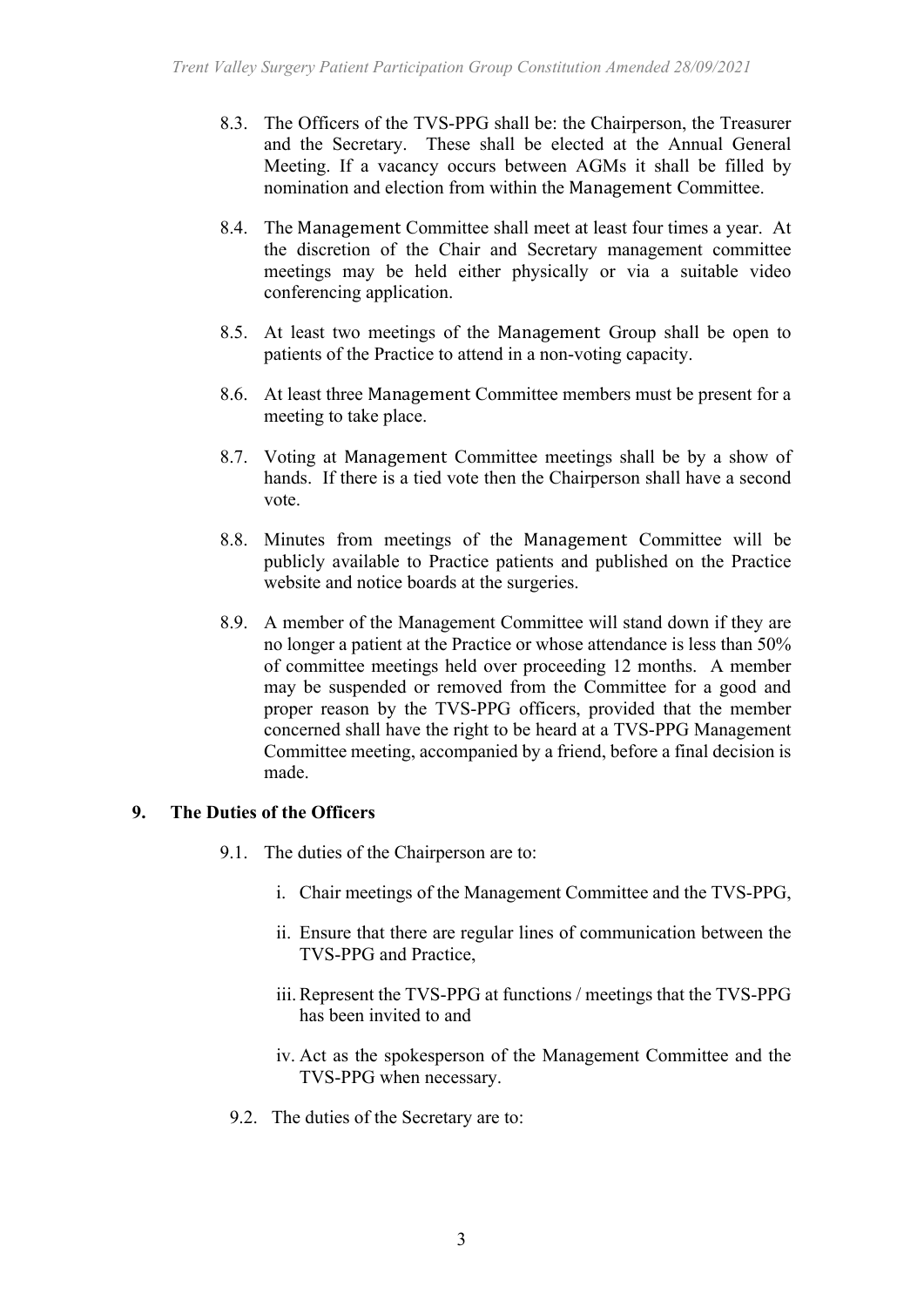- i. Keep a contact list of the Management Committee members and when necessary that of patients of the Practice participating in TVS-PPG activities,
- ii. Prepare in consultation with the chairperson, the agenda for meetings of the Management Committee,
- iii. Take, keep and circulate Management Committee and TVS-PPG minutes of all meetings and publish on the Practice website and notice boards at the surgeries.
- 9.3. The duties of the Treasurer are to:
	- i. Supervise the financial affairs of the Association,
	- ii. Setup and manage the bank account
	- iii. Keep proper accounts that show all monies received and paid out by the Association.

## **10. Finance:**

- 10.1. All monies received by or on behalf of the TVS-PPG shall be applied to further the aims of the TVS-PPG and for no other purpose.
- 10.2. Any bank accounts opened for the TVS-PPG shall be in the name of the 'Trent Valley Surgery Patient Participation Group' (abbreviated as TVS-PPG) and have at least three registered signatories from the Management Committee, one of which is the Treasurer.
- 10.3. Any cheques or online payments issued shall be signed or authorised by the Treasurer and one other nominated member of the Patient Management Committee.
- 10.4. The Association shall ensure that its accounts are audited or independently examined every year.
- 10.5. The Management Committee may pay, at its discretion and availability of funds, reasonable out-of-pocket expenses including travel, childcare and meal costs to Management Committee members carrying out TVS-PPG business.

## **11. Annual General Meetings:**

- 11.1. The TVS-PPG shall hold an Annual General Meeting (AGM) within 15 months of the last.
- 11.2. The Practice patients shall be given at least 28 days' notice of the AGM and shall be entitled to attend. Voting shall only be available to Practice patients who attend the AGM.
- 11.3. At the discretion of the Chair and Secretary a AGM may be held either physically or via a suitable video conferencing application.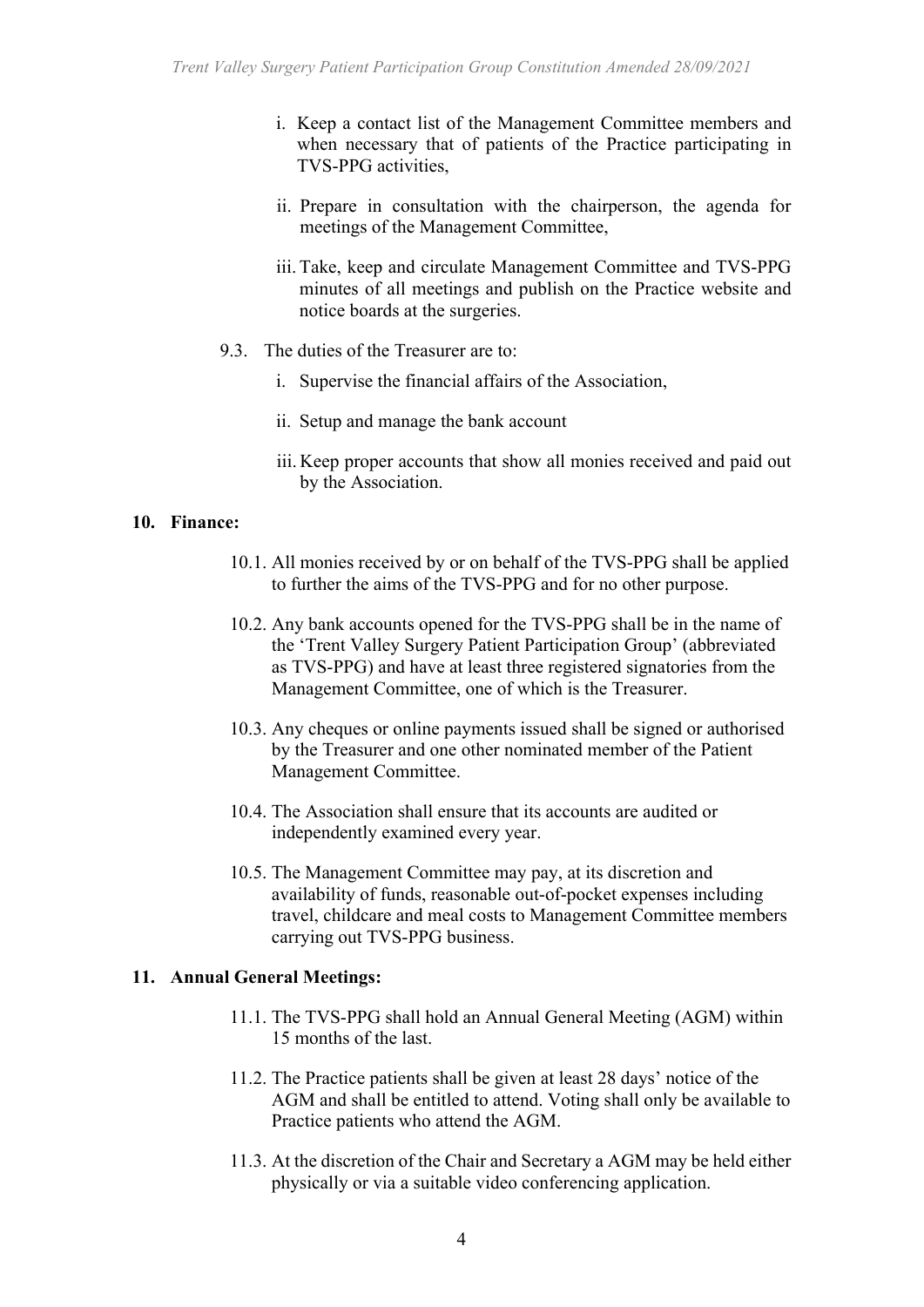- 11.4. The business of the AGM shall include: receiving an annual review from the Practice, a report of the TVS-PPG's activities over the year from the Chairperson, receiving a report from the Treasurer on the finances of the TVS-PPG, election of officers and members of the Management Committee and considering any other matter as may be decided.
- 11.5. At least 3 TVS-PPG committee members must be present for the Annual General Meeting and any other Special Meeting to take place.

## **12. Special General Meetings:**

- 12.1. The Chair of the Management Committee, or 3 TVS-PPG Committee members may call a Special General Meeting to discuss an urgent matter. The Secretary shall provide Practice patients 28 days' notice of any Special General Meeting together with notice of the business to be discussed.
- 12.2. At the discretion of the Chair and Secretary a Special General Meeting may be held either physically or via a suitable video conferencing application.

## **13. Alterations to the Constitution:**

13.1. At least two-thirds of those present and voting at any Annual or Special General Meeting must agree any changes to this Constitution.

## **14. Change of Association status:**

- 14.1. Should the Management Committee, in agreement with the Practice decide by a simple majority vote that it is in the interests of the TVS-PPG to change its status. This shall be done by resolution at either an Annual General Meeting or Special General Meeting.
- 14.2. The TVS-PPG may by resolution and majority vote of its members:
	- i. Amalgamate with any other association, society or other body having similar aims.
	- ii. Convert into a company (Limited or otherwise) under the Companies Acts.
	- iii.Convert into a charitable trust or incorporated charity under the Charity Acts.
- 14.3. The TVS-PPG shall be responsible for any costs associated with amalgamation or conversion.
- 14.4. All monies and assets held by the TVS-PPG at the time of amalgamation or conversion will be transferred to the new organisation.